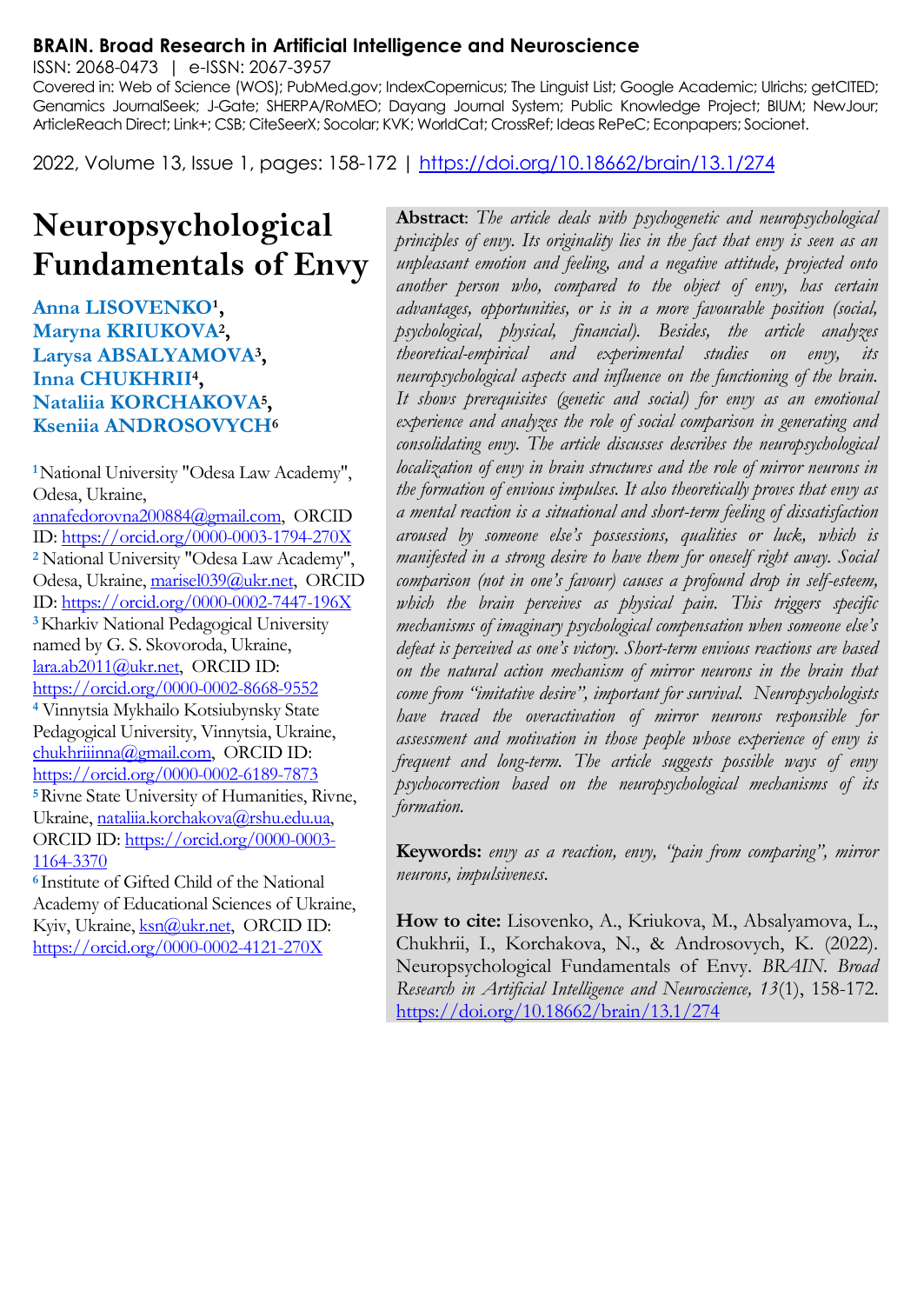## **Introduction**

Envy is a perennial problem of rivals, competitors, friends, people with similar interests and values, and sometimes even relatives. However, the stimulation of envy is one of the most powerful motivators, and a manipulation mechanism, consciously or unconsciously used by politicians, producers of goods, services and advertisers to achieve their goals.

The phenomenon of envy is mentioned, however, in many personality theories of different areas in psychology: classical psychoanalysis (Freud, 2007; 2016; Klein, 1997; 1999); individual psychology (Adler, 1997); humanistic psychoanalysis (Fromm, 2003; 2012); socio-cultural theory (Horney, 2019). The international relevance of the article is as follows: depending on which scientific approaches are used, envy is theoretically considered as a competitive attitude towards others; hostile feelings or attitudes; the feeling of annoyance; special forms of anxiety and frustration; a form of personal aggression; a defensive reaction; manifestations of achievement motivation and unhealthy perfectionism; high levels of harassment and narcissism; manifestations of inferiority or immaturity. Available definitions of envy are somewhat similar since they describe it as an unpleasant emotion and feeling, and a negative attitude, projected onto another person who, compared to the object of envy, has certain advantages, opportunities, or is in a more favourable position (social, psychological, physical, financial) (Lisovenko, 2017; 2018).

Nowadays, it is crucial to analyze envy in the context of its centuryold status as a significant component of interpersonal relationships. There are numerous studies on this very concept in European scientific discourse.

Despite the predominant negative connotation of envy, as noted by Suri et al. (2014), functional envy can play a positive role, stimulating the spirit of rivalry, competition, success, changes in one's social status. This fact helps to explain the causes of this phenomenon. Kleef (2010) justifies such duality with a positive or negative impact of envy on self-awareness and well-being, one's attitude to others and behaviour caused by different conditions. Schwaerzel et al. (2002) consider envy in correlation with jealousy, hatred, compassion and competition.

At the same time, all the mentioned researchers view this phenomenon as a personality trait, which validates the importance of this article.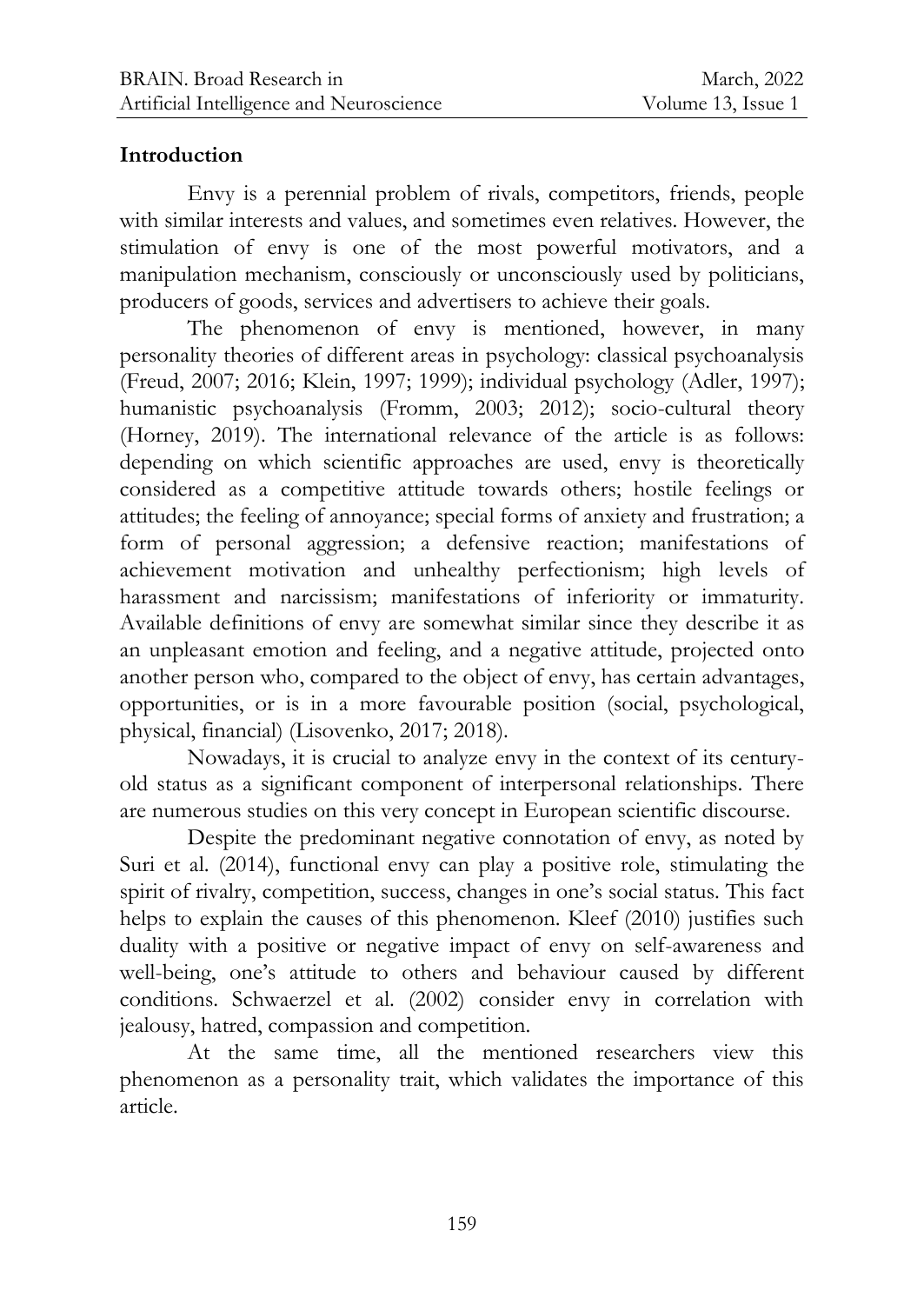# **Prerequisites (Genetic and Social) for Envy as an Emotional Experience**

The first scientific attempts at theoretical-methodological analysis of the envy problem belong to the psychoanalytic school of thought. According to Freud's (2007; 2016) psychoanalytic theory of personality, envy is seen as an expression of death instincts and the earliest manifestation of aggression within object relations, in particular, in the insurmountable and ongoing Oedipus complex as a contradiction in child-parent relations affecting other periods of life and types of relationships. Freud (2007; 2016) expressed the idea of "male sexual jealousy" as the basis for shaping female sexuality. In adulthood, the conflict is resolved by a woman's attempt to compensate for her inferiority through the desire to give birth. However, the authors of this article cannot agree with this motive of motherhood.

Besides, Freud (2007; 2016) believed that envy is the real basis of many attitudes, such as "the spirit of community", which leads to the demand for "justice", solidarity and equality of all. What appears in society in the form of "public spirit" is caused by what was originally envy, i.e., no one should stand out, and everyone should be the same and have the same things. Freud (2007; 2016) noted that a social feeling is based on reversing what was originally a hostile feeling, in a positive connection with the nature of identification.

Adler (1997) relates envy to the feeling of inferiority and considers it "an aggressive personality trait". According to Adler's structural-theoretical approach (1997), envy means a reaction (when one has no self-esteem) to people's inequality that is associated with feelings of helplessness and infallibility and combined with one's desire for power and superiority. Thus, envy should be considered "as a factor in the current state of the human psyche", and the striving for superiority and overcompensation as the main motivating force in the life of each individual (Adler, 1997).

Fromm (2003; 2012) claimed that envy and jealousy are special forms of frustration, namely when one is denied the satisfaction of a certain desire. Envy arises when one cannot possess what one wants and, especially when someone else possesses it. The scholar believed that desires, aspirations and fears can manifest themselves as a reaction to certain living conditions. A lifestyle generated by the economic system becomes a major factor determining one's personality, given the leading need for self-preservation forces one to accept the conditions in which one has to live (Fromm, 2003; 2012). Besides, it was Fromm (2003; 2012) who introduced the concept of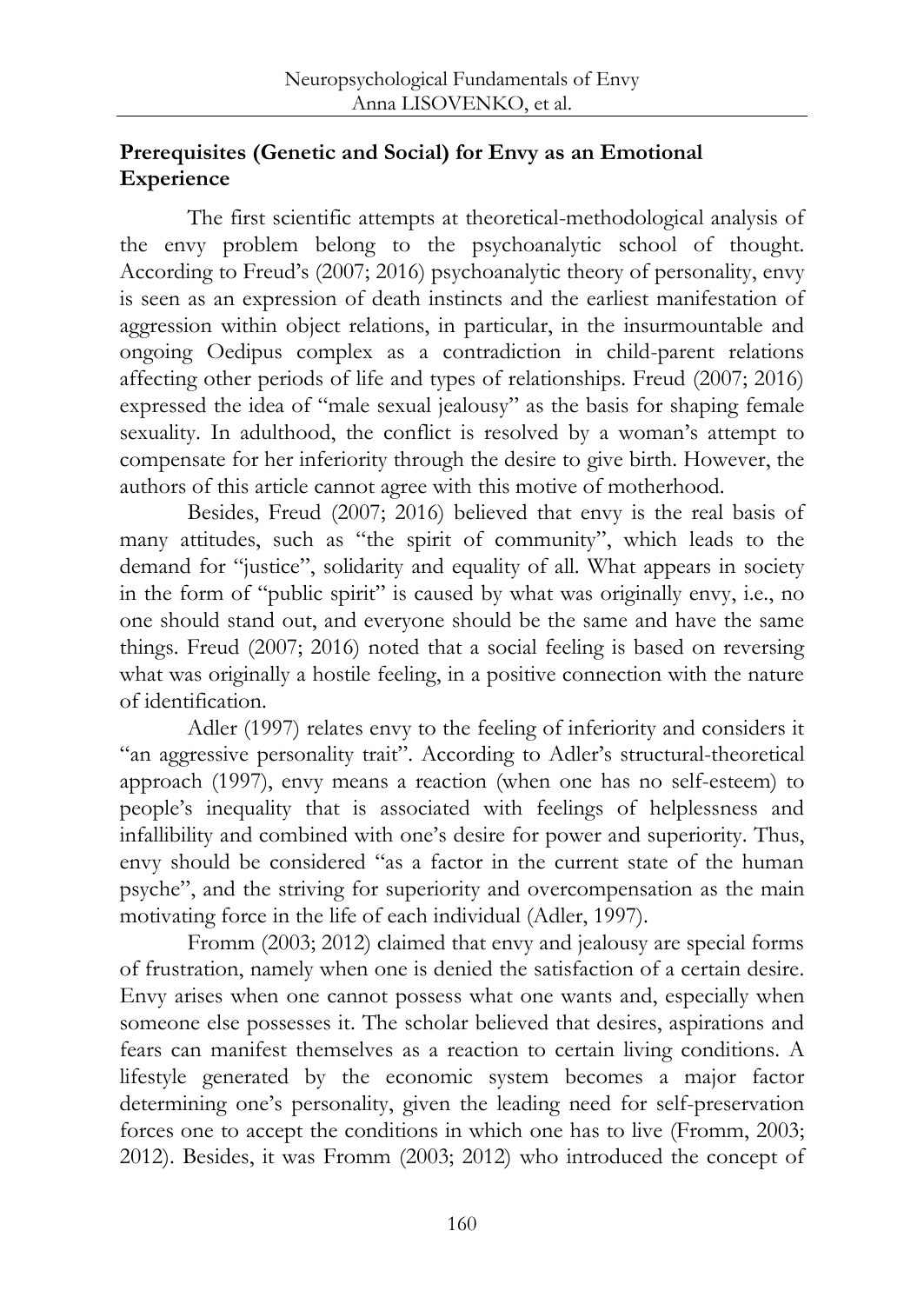"consumer society", with which he associated the "prosperity" of envy. Horney (2019), together with Fromm (2003; 2012), argued that a market economy based on competitive relations negatively affects personality development and mental health. It is because people are faced with a choice: to have many advantages, join the pursuit of social success, or "become someone important", that is to prove oneself (to find one's talents).

Horney (2019), in contrast to Freud's (2007; 2016) approach to women as "inferior" to men, stated that "men's envy of pregnancy, childbirth, motherhood, women's breasts and breast-feeding gives rise to an unconscious tendency to devalue them". A woman threatens her husband with the humiliation of "masculine self-esteem", because "women play their role by the very fact of their existence", unlike men. Thus, men's envy of women's ability to create a new life is one of the factors that motivate them to create cultural values and achieve scientific success. A common cause of envy, as noted by Horney (2019), is basal anxiety due to the lack of security, love, and recognition.

Klein (1997) considers envy to be an innate destructive-aggressive feeling. People are born with different tendencies to envy, including the experience of fetal development and childbirth. Klein (1997) also notes that envy is not a mere lack of this or that object; it is a fundamental attitude, a way of viewing life as opposed to love. It is because envy is closely related to the primary insufficiency and the destructiveness of death instincts and love to the sufficiency and life instincts (Klein, 1997, p. 19).

As stated by Lacan & Miller (1990), the object of envy is not useful for an individual. It is not what he or she wants but rather what satisfies another individual with whom he or she compares or identifies himself or herself (watching how his or her brother is being fed, the child no longer feels the need for breastfeeding). Lacan & Miller (1990) emphasize that envy is a sin that leads one (who envies) to "behold" those who are satisfied or are enjoying something. However, the psychoanalysts claim that envy involves not two, as is commonly believed, but three subjects. The third one is someone invisibly present, whose recognition the envious person seeks (Lacan & Miller, 1990).

The concept of "envy" was also analyzed in the studies by Deryabin (2016). She considers envy along with pride, arrogance, flattery, insult and malice as a negative emotion generated by the social environment, rather than the body constitution (Deryabin, 2016, pp. 174-184). According to the scholar, envy is associated with dependence on the opinions of others. In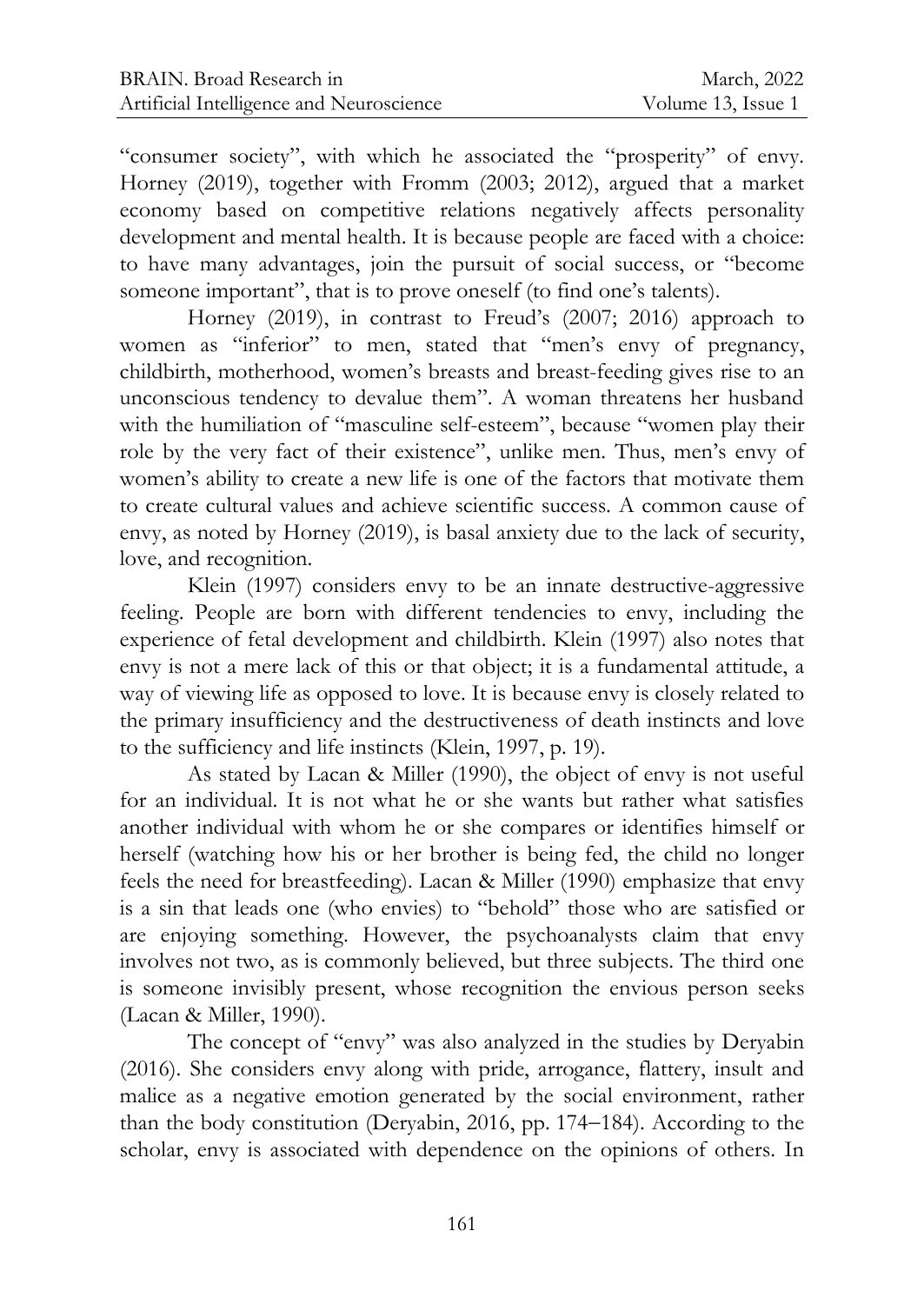turn, this creates a desire to overshadow others and, at the same time, be no worse than others (Deryabin, 2016).

It must be noted that one's attitude towards reality, material and spiritual needs and aspirations are reflected in the brain, perceived as satisfaction or dissatisfaction and expressed in the form of emotions and feelings. Being reflexive psychophysiological processes, emotions and feelings act as a complex reaction of the body, which involves almost all parts of the nervous system. Therefore, from a psychophysiological point of view, envy can be considered as a mental reaction to certain stimuli (both internal and external), as well as to the dissatisfaction of intrapersonal and social needs (Lisovenko, 2018).

According to Heider's theory of equilibrium (1958), one can want a certain thing only because someone else has it, although he or she has never felt the need for it before and has not even thought about it. As noted by Berbets et al. (2021); Demchenko et al. (2021); Karasievych (2021); Kosholap et al. (2021); Lebreton et al. (2012); Prots et al. (2021); Sarancha (2021) the desirability of the stimulus increases if one sees that this stimulus is significant and is desirable for someone he or she is watching. Interestingly, advertising relies on "the effect of mimetic infection" and "the pursuit of someone else's goal". In this regard, envy engages people in current social values (both positive and false).

There are varied and ambiguous views on the origins of envy from a psychological point of view. Some scholars adhere to the genetic theory of envy and others to the social one. According to the genetic theory, envy is innate and belongs to complex instincts. It acts as a superstructure of selfpreservation which contributes to the evolution of the species. The natural basis of envy is biological competitiveness that is one of the oldest mechanisms of individual survival (it can be observed everywhere, even in the most highly developed animals). The proponents of this theory believe that ancient people who envied their fellow tribesmen had more incentives for development and self-improvement. Consequently, were more likely to survive and pass on the "genes of envy" to their descendants. Others claim that envy serves as the basis of progress since it motivated primitive people to discover ways how to bypass their rivals. Envy may first seem absurd without a biological purpose since one does not obtain what he or she wishes. Acting as a kind of mechanism that objectifies the previously unconscious needs, envy can indeed be constructive for survival and evolution. After all, one is envious not only of the owners of certain objects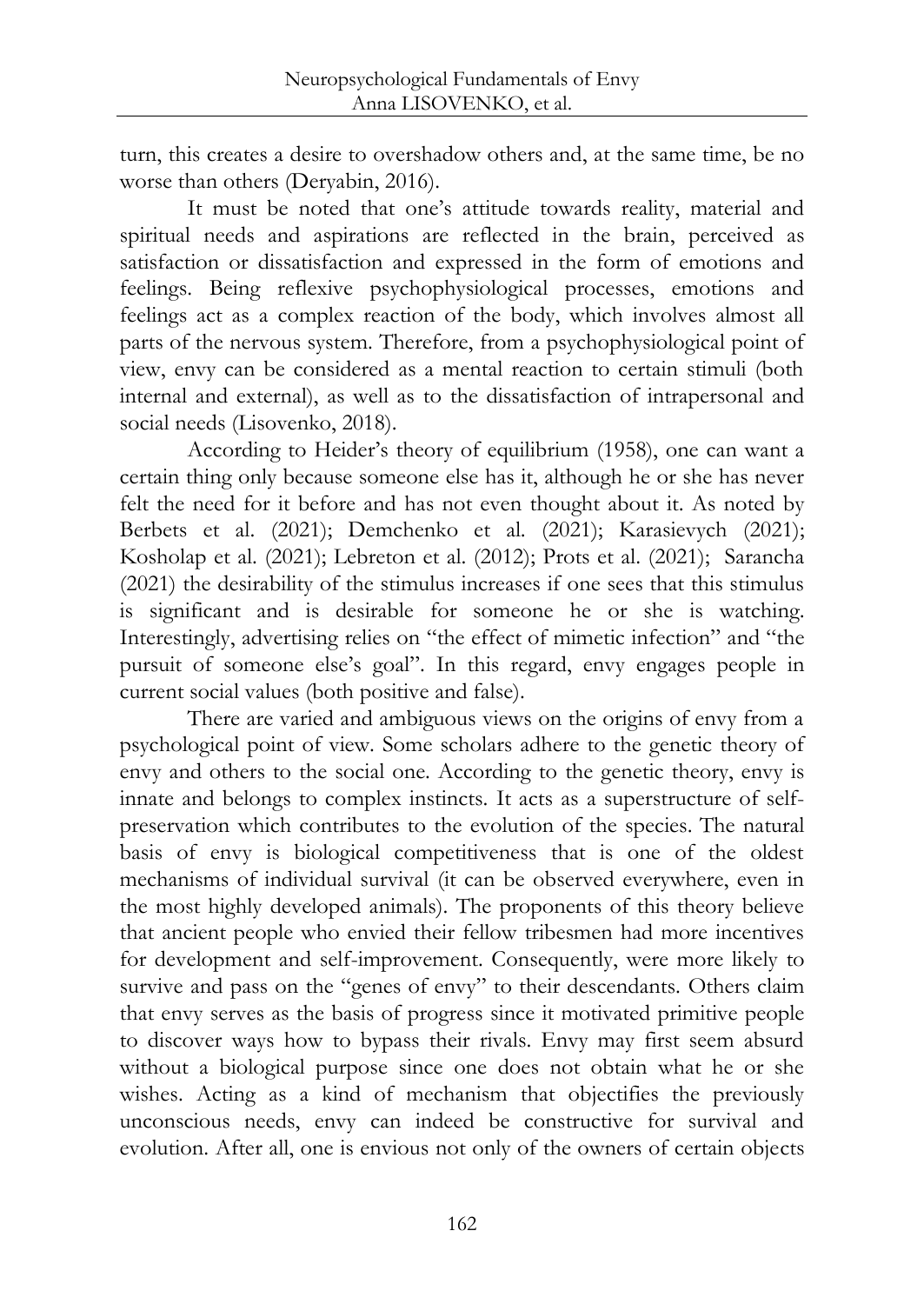but also the owners of certain qualities, skills, talent, status. In this sense, envy is stimulated by the desire for self-fulfilment or superiority.

Importantly, envy is directed not only at those who have achieved a clear or subjective advantage in areas important to the envious person but also at those who seem to have more "value" than he or she does. The point is that human needs are socially determined (Leontyev, 1971). The growing desire to enjoy wealth, prestige, honours and power also generate new socially conditioned needs, because people imitate them in society. The possession of what is considered socially valuable is a certain criterion of the social hierarchy.

According to the social theory, envy, being not innate, emerges during social interaction. The mechanism of social comparison is central to the formation of envy. Envy is seen as repressed dissatisfaction with oneself compared to others. Comparison is one of the key procedures inherent in the process of one's understanding the material world, oneself and other people, as well as in interpersonal communication. The term "social comparison" was proposed by Festinger (1954). According to his theoretical concept, people feel the need to assess their abilities to build an accurate idea of themselves, necessary for optimal functioning. People resort to comparing themselves with others when they lack some resources of the objective reality to assess their characteristics (Festinger, 1954). Therefore, the need to assess themselves, increase self-esteem and self-improve motivates people towards social comparison.

The set of negative emotional experiences that emerge because of social comparison (not in one's favour) are called "the pain from comparing" (Salovey & Rodin, 1984). Envy occurs when one compares oneself with others under some significant indicators and leads to decreased self-esteem. In this case, social comparison can occur automatically, without a conscious desire or intention, inevitably imposed by social interaction, even against one's will and in an uncontrolled form. Thus, the media show how people from all over the world (mostly "celebrities") live and relax, or what they buy. Regardless of one's desire, they expand the range of one's social comparisons, often not for one's benefit. Moreover, social comparisons can be made by others (parents, teachers, colleagues), who set up someone more successful as an "example". People are social beings, who are extremely sensitive to each other's reactions. They always know whether they meet or do not meet others' expectations. This can be somewhat confusing since everyone wants to be socially accepted and approved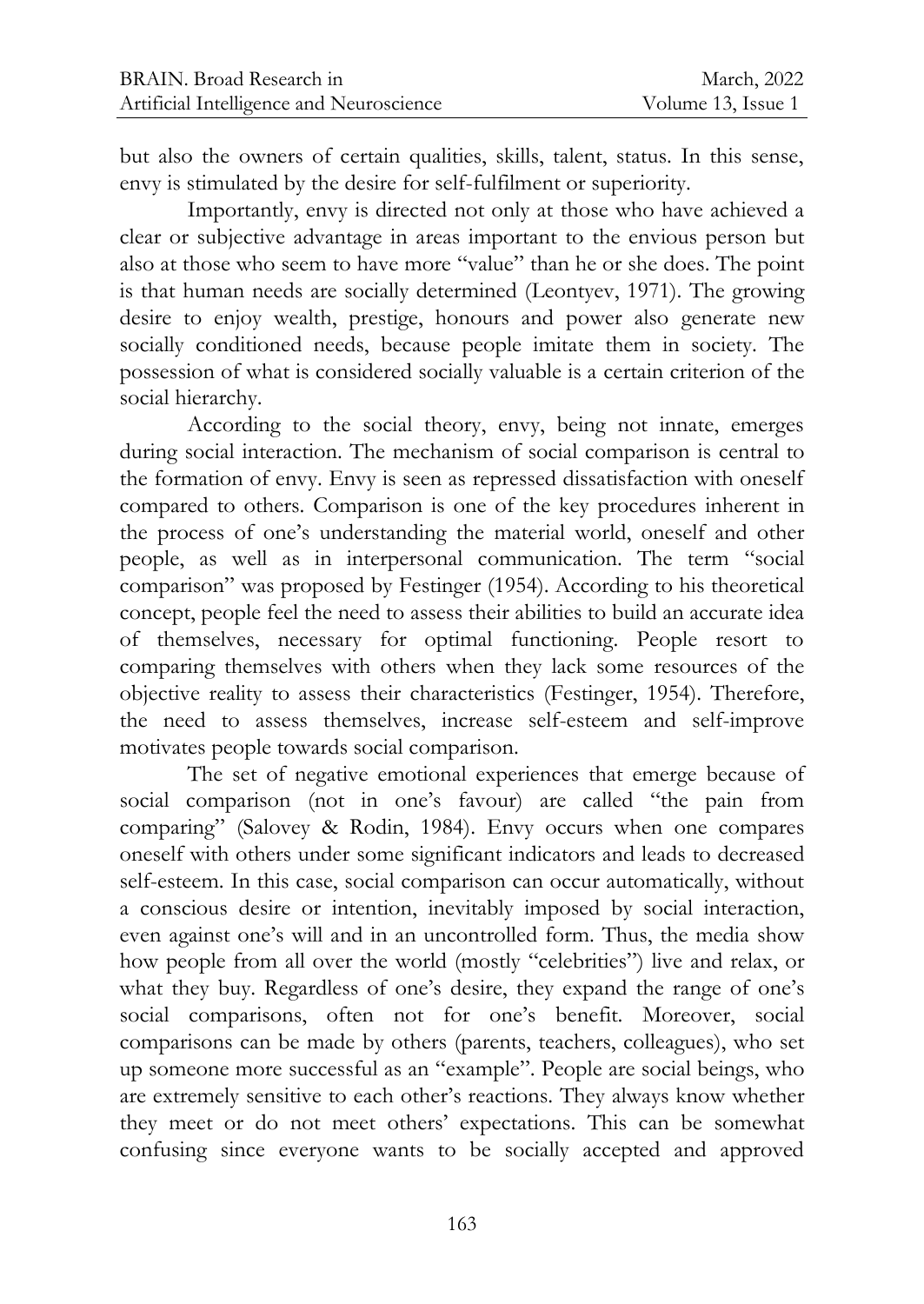(Lisovenko, 2017). Therefore, the social theory of envy is also called the theory of "social learning". It shows that there is no innate tendency towards envy, while its mechanism is triggered by parental and pedagogical comparison.

## **Describing the Neuropsychological Localization of Envy in brain structures and the Role of Mirror Neurons in the Generation of Envious Impulses**

Schwaerzel et al. (2002) believe that the feeling of envy can act as a driving force of competition. However, this requires one to learn how to cope with it.

*Smith* et al. (2009) consider envy to be a deviation in the brain. After experimenting on envy, Kleef (2010) noticed the increased activity of mirror neurons in the parietal lobe and premotor cortex. Normally, these areas help one decide whether an object is worth attention which means that the systems of evaluation and imitation are linked in the brain. It follows that the more powerful this connection, the more envious the person. Therefore, it has been suggested that the brain function of envious people is somehow defected (Klein, 1999).

Suri et al. (2014) managed to trace the neural mechanism of envy in the case when the award is received by someone else. After experimenting on macaques that were taught to expect rewards after presenting a certain image, they found that primates valued their reward much higher than that of a competitor. Besides, the social context of rewarding modulates brain activity.

A social aspect is rather essential for the rewarding system, namely in assessing how one reacts to the reward received by others (Foster, 1972). On the one hand, one can feel joy, which requires a high level of empathy. Quite often, however, rewarding others makes one envious.

Boyer & Lienard (2006) studied the activity of 207 dopaminergic neurons in the midbrain during an experiment. These neurons play an important role in the rewarding system of the brain and are activated in response to a pleasant stimulus (a reward). In the case when one expected a reward, 52% of dopaminergic neurons turned out to be active. Only 32% of them were active when someone else received a reward. Also, the researchers tracked the activity of 319 neurons in the medial prefrontal cortex, a part of the brain involved in maintaining social connections (Boyer & Lienard, 2006). Of these, they identified neurons whose activity increased with a growing probability of receiving one's reward and partner's reward.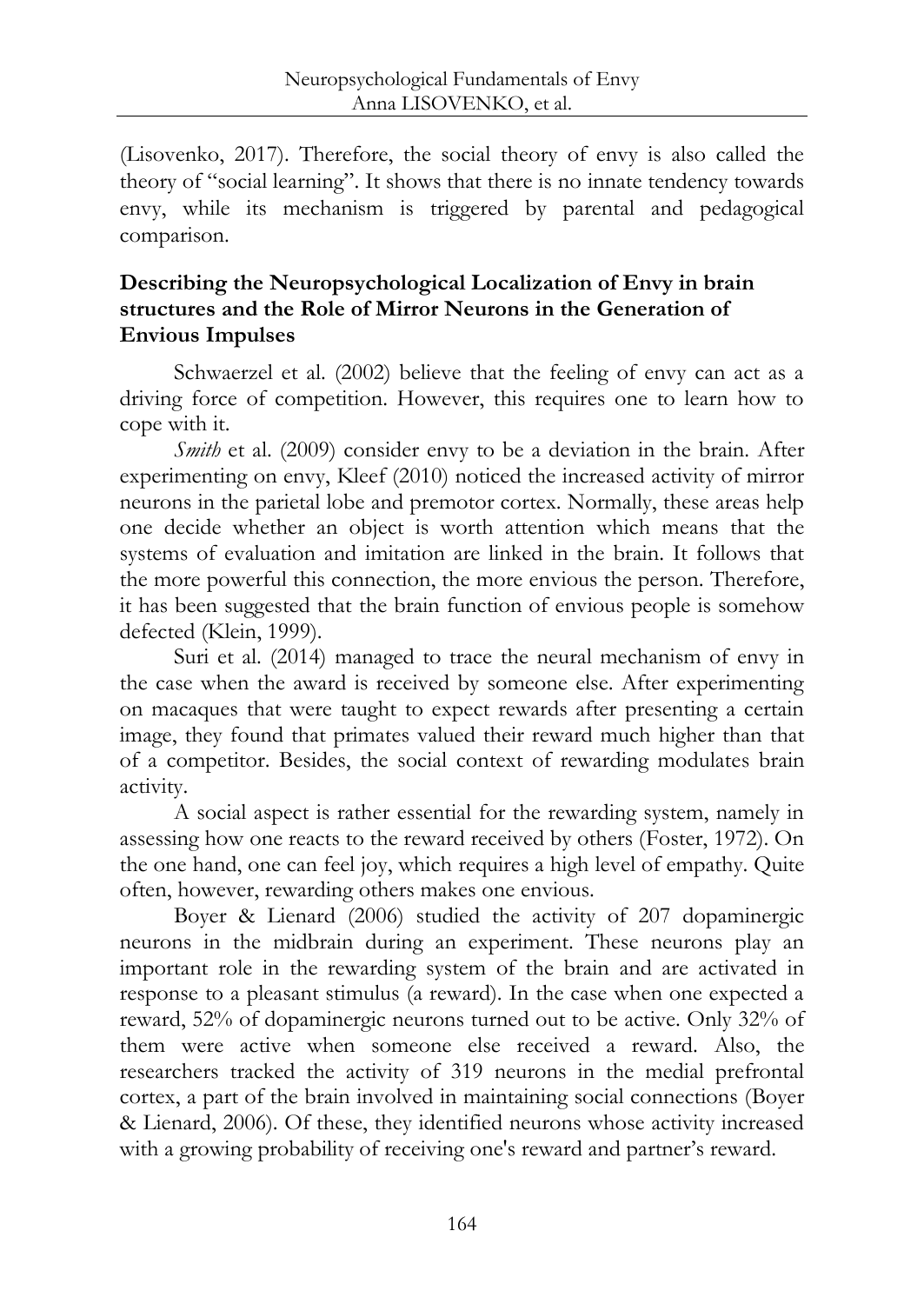Social comparison (not in one's favour) causes a profound drop in self-esteem, which the brain perceives as physical pain. This triggers specific mechanisms of imaginary psychological compensation when someone else's defeat is perceived as one's victory. One can assume that people with low levels of endorphins (natural painkillers) are expected to be more prone to envy. Increasing the level of this hormone is likely to help the envious person feel better. Short-term envious reactions are based on the natural action mechanism of mirror neurons in the brain that come from "imitative desire", important for survival. Neuropsychologists have traced the overactivation of mirror neurons responsible for assessment and motivation in those people whose experience of envy is frequent and long-term.

A neuropsychological experimental study conducted by Takahashi et al. (2009) found that the human brain perceives the feeling of envy as physical pain, while malevolence triggers reward patterns. The researchers conducted functional magnetic resonance imaging studies to monitor the brain activity of 19 male and female students when reading two stories about other fictional students.

Story 1 described the success of three characters: (A) an A student of the same sex in the same field of study, (B) an A student of the opposite sex in another field of study and (C) an average student of the opposite sex in another field of study. After that, the respondents were asked to rate their level of envy towards the characters on a scale of 1 to 6. Character A induced stronger envy and stronger anterior cingulate cortex activation, which plays a key role in pain processing. The obtained results prove that the brain uses the same schemes to process both psychosocial pain (envy) and physical pain. It means that envy and pain act as physiological "twins".

In story 2, characters A and C experience a series of misfortunes, including food poisoning and financial problems. FMRI data show that the misfortunes of character A induced stronger activity in the corpus striatum, which is a part of the brain that is activated when receiving various "bonuses", social and financial rewards. Besides, the researchers managed to predict which characters would induce stronger malevolence (corpus striatum activity) when reading story 2 based on the level of envy (anterior cingulate cortex activity) they experienced when reading story 1. This suggests close links between the ways the brain processes these feelings and, most importantly, the malevolence mechanism: "when your gain is my pain and your pain is my gain" (Takahashi et al., 2009). This is similar to the situation when someone we know and "on the same level" with us begins to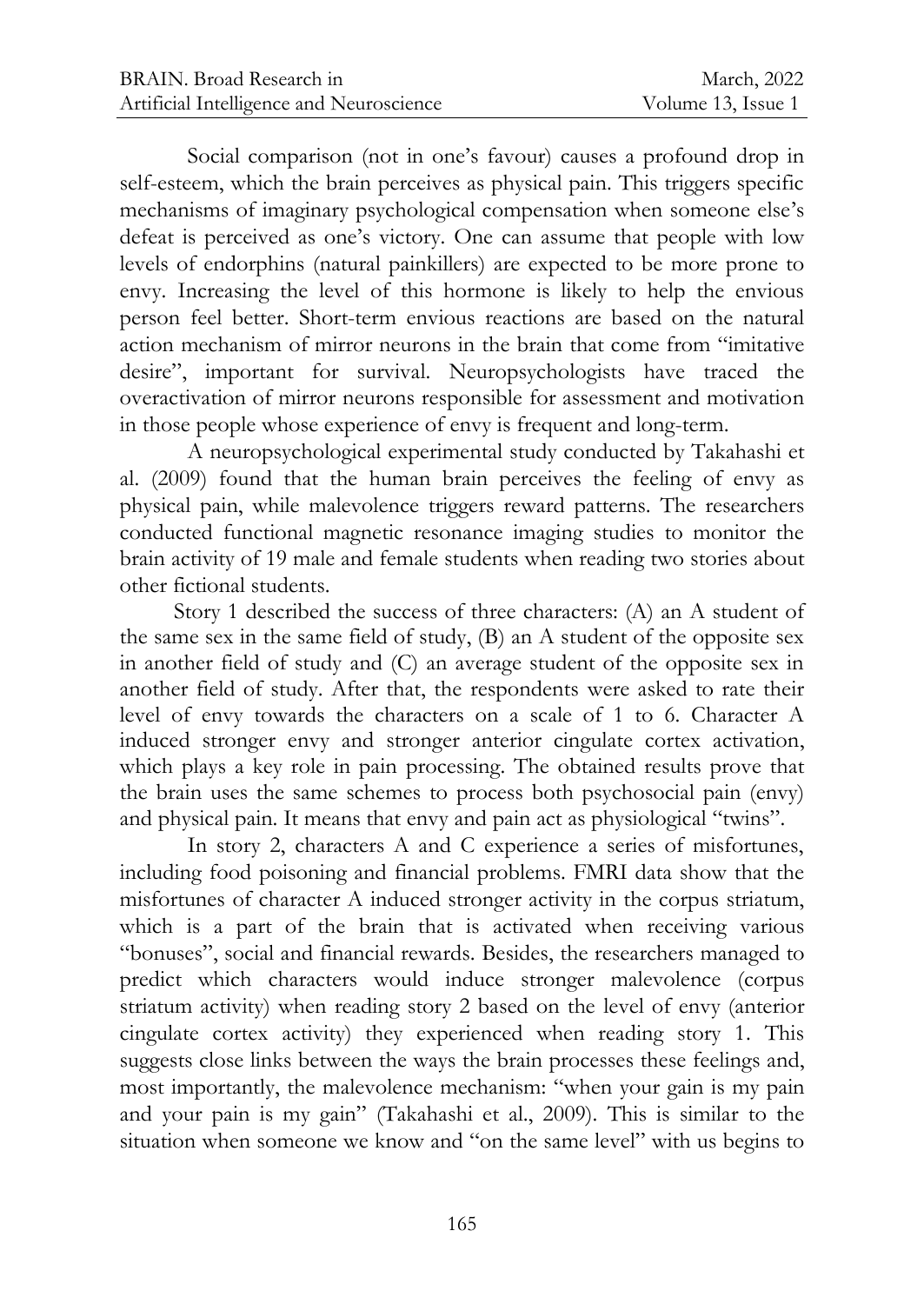"climb" the social "steps". Consequently, we may have the illusory feeling that we are, on the contrary, "falling".

There is a direct connection between chronic envy and atherosclerosis. Envy leads to anger which, in turn, increases cholesterol, heart rate and blood pressure. These changes contribute to a heart attack. Besides, there are psychological studies on the links between envy and depression (Lisovenko, 2017; 2018).

Lebreton et al. (2012) decided to test whether there are neurophysiological indicators of envy, or it is only a personality trait. Their research hypothesis relied on the mimetic theory, according to which human development is driven by "mimetic (imitative) desire". According to this theory, people strive for something, not because of its form, quality, or usefulness, but, above all, because other people desire to possess it (its popularity and value in the surrounding society). This type of human preference is rather "contagious" and quickly spreads: the attractiveness of the target object increases the more likely the more people are interested in it. All this leads to the conclusion that human development is driven by envy. Consequently, we choose the same food, the same clothes as others, and almost all advertising gimmicks are based on the desire to have what another has (Dumouchel & Dupuy, 1979).

Lebreton et al. (2012) also studied the effect of "people's opinion of one's desire to obtain something". They analyzed the behaviour and brain activity of 116 adults aged between 18 and 39 years old. During the MRI scan of the brain, the participants in the experiment were shown short videos on various objects (clothing, food, accessories) and different situations. In one case, the object appeared in a neutral context (e.g., candy on the table). In another case, the object was presented as the purpose of another person's action: someone's hand was reaching for the candy. After viewing each scenario, the participants rated the object on a scale of attractiveness of 1 to 10. The obtained results confirmed that the objects of interest to others were rated as high as possible (for most participants (60%), the candy chosen by the stranger from the second video turned out to be the most desirable) (Lebreton et al., 2012). That is, if someone has chosen this candy, most believe that it is the best, even if it is not. This logical chain is characteristic not only of envious people, but also of those who tend to always adhere to the opinion of the majority (conformists), and of jealous people. The results from the MRI scan have attracted the researchers' attention with the increased activity of two areas of the brain. The first one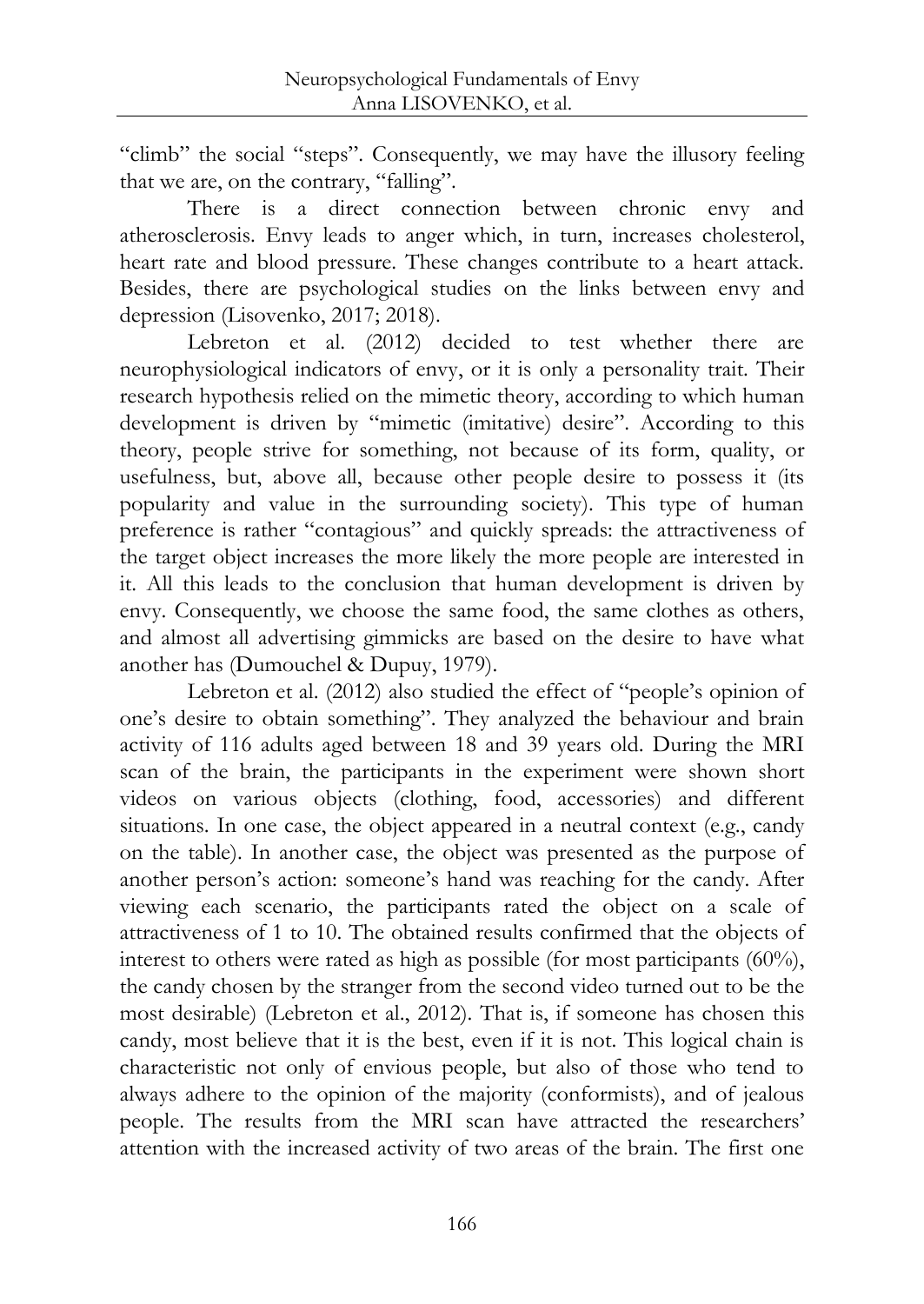is the system of mirror neurons in the parietal lobe and in the premotor cortex, which is responsible for imitating and interpreting other people's actions. Another activated area in the prefrontal cortex and the corpus striatum is involved in the evaluation of any objects or actions, as well as in decision-making (whether to spend effort and time on this object). Even though the activation of these zones is natural, the researchers were surprised by how closely these zones are interconnected. When the participants in the experiment interpreted the observed object as an object of someone's desire, the system of mirror neurons activated the evaluation system, making this object more valuable. This means that mirror neurons motivate "values-related" neurons to evaluate what one can see around. Thus, the interaction of the two systems is a fundamental mechanism that explains how non-verbal behaviour spreads desire; how observing others' actions modulates ratings of value and desirability. Indeed, the more related the system of evaluation (significance) and the system of imitation in the brain are, the more one depends on the external pattern of behaviour, and, accordingly, the more envious he or she is (Lebreton et al., 2012). This pathological connection makes one over-dependent on external assessments and external patterns of behaviour because it encourages one to always meet the "standards", even if they are inappropriate and unattainable.

However, Lebreton et al. (2012) claim that the dysfunction of mirror neurons in these areas may explain the lack of interest among autistic children in the object, which is of great interest among healthy children, as well as the absence or decreased empathy. Thus, envy is a natural activity mechanism of mirror neurons in the brain that is based on mimetic desire. It has been experimentally proven that mimetic desire is contagious as it spreads extremely quickly (this characteristic of the psyche is actively used by advertisers, forcing people to want to buy something unnecessary). Still, mimetic desires can be characterized by some hidden positive moments that were evolutionarily important for survival (the desire to eat what relatives ate helped to avoid poisoning; copying protective behaviours and learning to work helped to survive; learning the language and culture of others ensured the interaction with them and social adaptation). Thus, imitation is one of the basic forms of learning, whose neurophysiological basis is a system of mirror neurons, which links the sensory, emotional and motor parts of the cerebral cortex encoding information about the same acts of behaviour (Lebreton et al., 2012; Ramachandran, 2000; Rizzolatti & Sinigaglia, 2012). It is also believed that the emergence of mirror neurons was a key moment in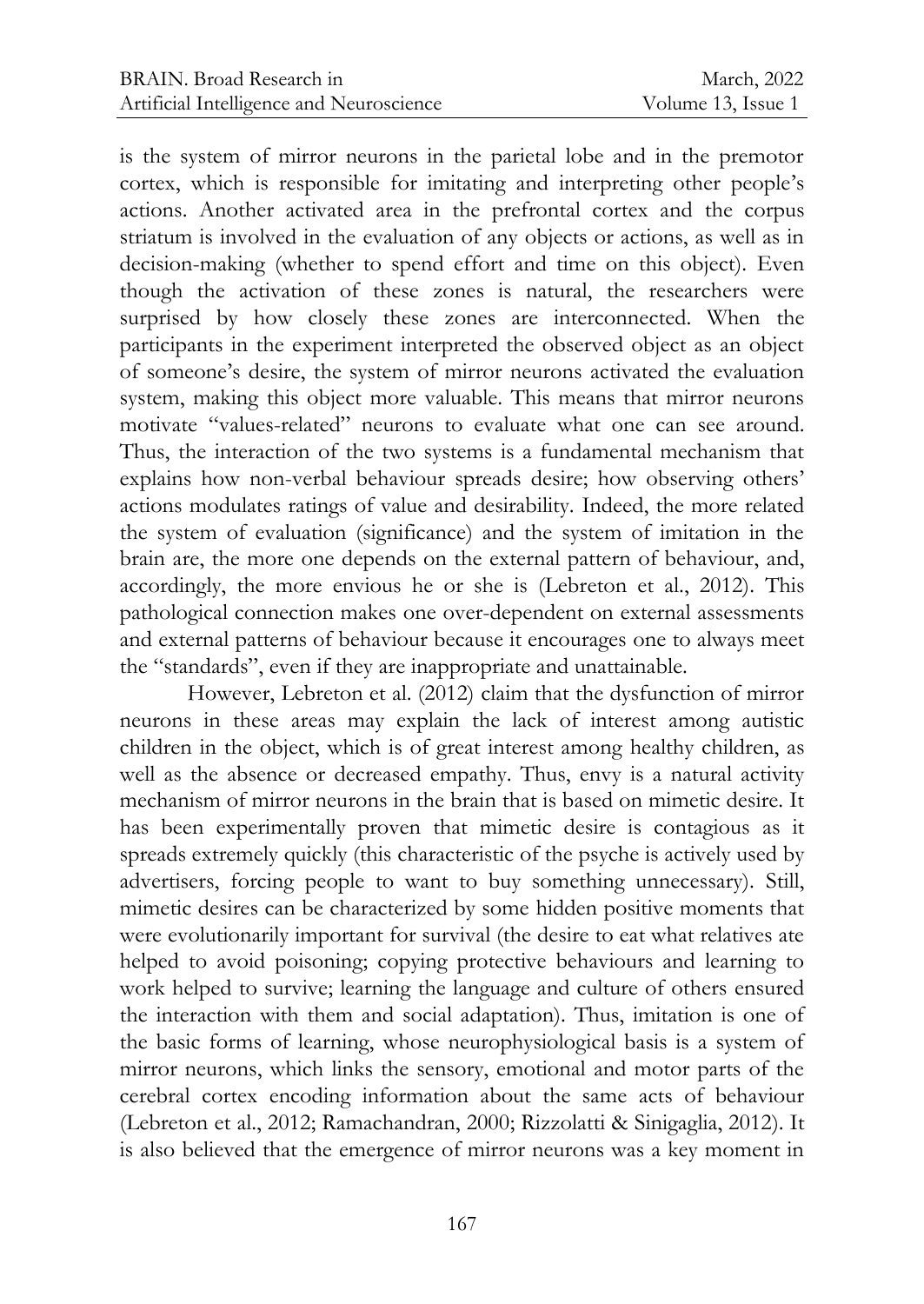human evolution ("a huge leap forward" as noted by Ramachandran (2000)). It is because they play a key role in learning (e.g., in the development of language, culture and civilization through imitation (Ramachandran, 2000)).

On the one hand, envy is a natural activity mechanism of mirror neurons in the brain that is based on "mimetic desire" and is fundamentally important for survival. On the other hand, MRI scan data indicate brain dysfunction in pathological enviers (the overactivation of mirror neurons in the parietal lobe and the premotor cortex, as well as stronger activity in the prefrontal cortex and the corpus striatum, responsible for assessment and motivation). One can assume that there is a conflict between the "primary" structure of the brain and the latest means of communication and the media. Thus, tabloids and celebrity reality shows are becoming more and more popular. It results in the contagious desire of today's youth to meet the standards seen and promoted (beauty, success, power, wealth, freedom), as well as adopt the values of strangers. Moreover, these standards and values are often unattainable and inadequate.

Still, the origins of envy should be found in social relations, as well as the benefits they provided. Envy may have taken root since it was an indispensable tool for comparing oneself with relatives, on the one hand, and assessing competitors, on the other hand. It may have been a very effective tool for promoting common values in primitive society. It follows that envy could have been a regulator, i.e., an important mechanism to maintain unity in the tribal way of life (not to be an outsider who does not fit into the conventional framework) or stimulate competition with other "foreign" clans. This is fully in line with Freud's views (2007; 2016) on the role of envy in establishing solidarity, "public spirit" and social identification.

At the heart of the desire to consider good what others do is the original neurobiological need for reflection, resonance and a reliable social identity. What we observe in other people or experience together with them motivates us to have appropriate thoughts and impulses. Nevertheless, it is us who decide whether to ignore these thoughts and motivations or make them real.

Indeed, people are driven by the desire for certain things because of the media and pressure from the social environment. To change a way of life, however, one should decide what exactly his or her inner self seeks. It may turn out to be very different from the target objects or things.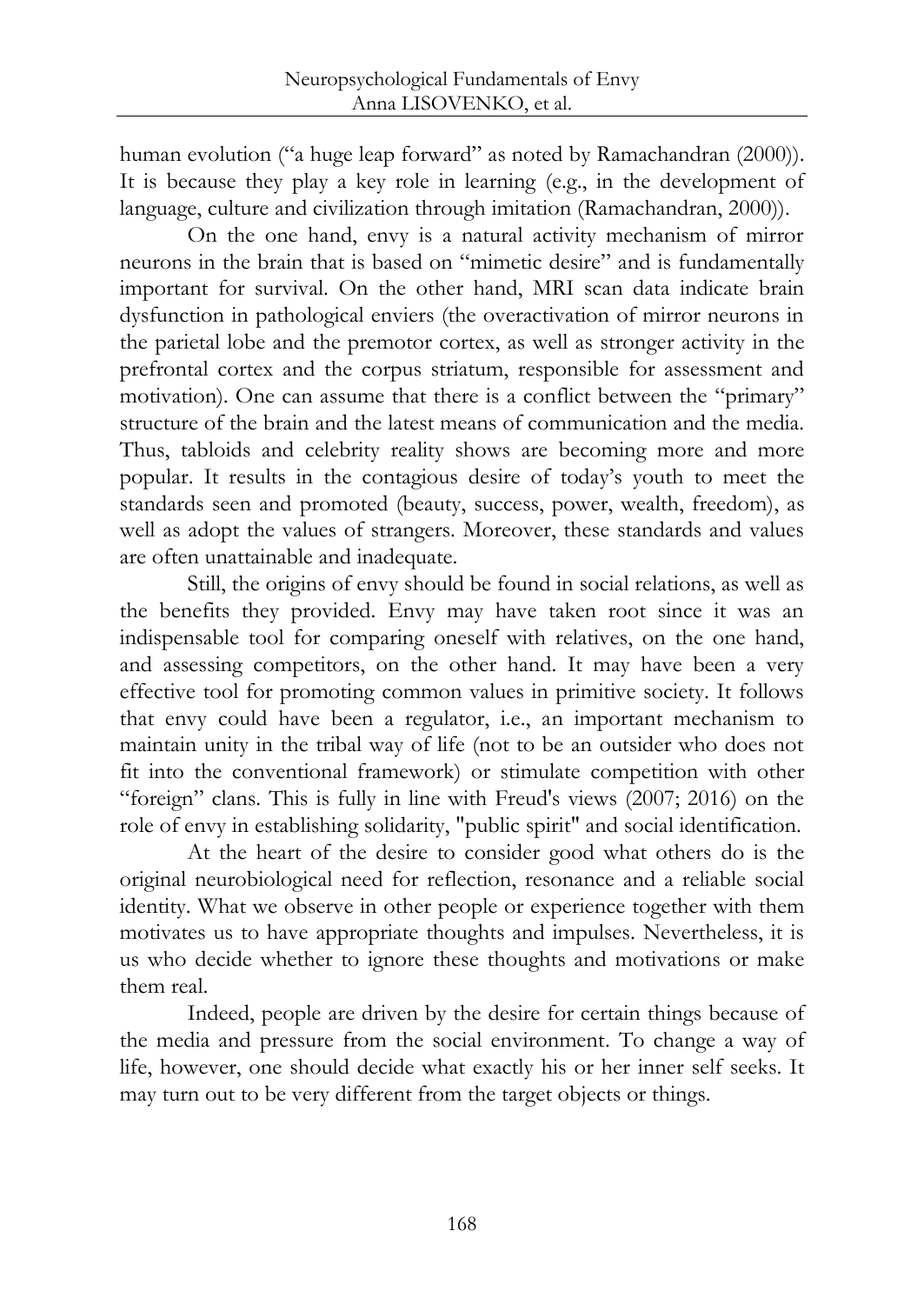## **Conclusions**

Envy as a mental reaction is a situational and short-term feeling of dissatisfaction aroused by someone else's possessions, qualities or luck, which is manifested in a strong desire to have them for oneself right away. This reaction can be caused by both unmet internal needs (e.g., hunger) and certain external influences (social comparisons, excessive advertising, others' bragging) when what is considered valuable to others is perceived as a necessity.

Social comparison (not in one's favour) causes a profound drop in self-esteem, which the brain perceives as physical pain. This triggers specific mechanisms of imaginary psychological compensation when someone else's defeat is perceived as one's victory. One can assume that people with low levels of endorphins (natural painkillers) are expected to be more prone to envy. Increasing the level of this hormone is likely to help the envious person feel better.

Short-term envious reactions are based on the natural action mechanism of mirror neurons in the brain that come from "imitative desire", important for survival. Neuropsychologists have traced the overactivation of mirror neurons responsible for assessment and motivation in those people whose experience of envy is frequent and long-term. This may be evidence of one's dependence on the opinions of others, unstable self-esteem and values-needs sphere, as well as of one's unmet needs for approval, recognition, and self-realization.

If there is no strong activation of mirror neurons or the evaluation system is not activated in response to this, the object that triggers impulsiveness will not be highly valued and will not obscure consciousness. In this regard, the mechanisms that can help decrease envy are the following: decreased visual perception of stimuli (especially in social networks); switching to something more useful for oneself (knowledge and realization of one's needs, inclinations and abilities) and cognitive reconsideration of the stimulus (this process may be painful but conscious).

As shown by international experience, neuropsychological experimental studies confirm the legitimacy of psychoanalytic views on the mechanisms of envy formation and allow one to justify hypotheses on the ways of its psychocorrection.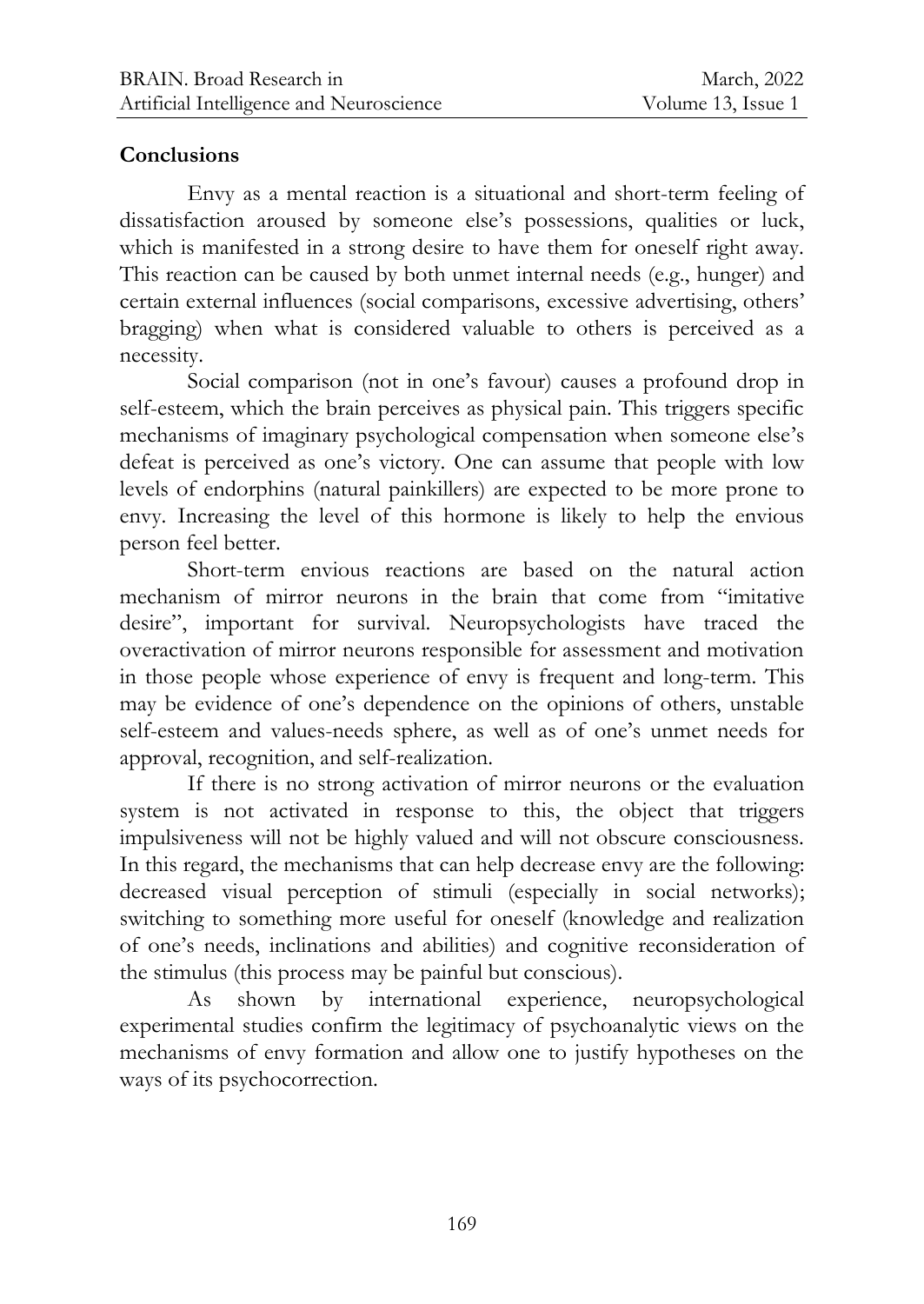#### **References**

- Adler, A. (1997). *Ponyat prirodu cheloveka* [Understanding the human nature]. Akademicheskiy proyekt. [https://bookap.info/psyanaliz/adler\\_ponyat\\_prirodu\\_cheloveka](https://bookap.info/psyanaliz/adler_ponyat_prirodu_cheloveka)
- Berbets, T., Berbets, V., Babii, I., Chyrva, O., Malykhin, A., Sushentseva, L., MEDYNSKII, S., Riaboshapka, O., Matviichuk, T., Solovyov, V., Maksymchuk, I., & Maksymchuk, B. (2021). Developing Independent Creativity in Pupils: Neuroscientific Discourse and Ukraine's Experience. *BRAIN. Broad Research in Artificial Intelligence and Neuroscience, 12*(4), 314-328. <https://doi.org/10.18662/brain/12.4/252>
- Boyer, P., & Lienard, P. (2006). Why ritualized behavior? Precaution systems and action parsing in developmental, pathological and cultural rituals. *Behavioral and Brain Sciences, 29*, 595–650. <https://doi.org/10.1017/S0140525X06009332>
- Demchenko, I., Maksymchuk, B., Bilan, V., Maksymchuk, I., & Kalynovska, I. (2021). Training future physical education teachers for professional activities under the conditions of inclusive education. *BRAIN. Broad*  Research in Artificial Intelligence and Neuroscience, 12(3), 191-213. <https://doi.org/10.18662/brain/12.3/227>
- Deryabin, V. S. (2016). *Psikhologiya lichnosti i vysshaya nervnaya deyatelnost. Psikhofiziologicheskiye ocherki* [Personality psychology and higher neural activity. Some psychophysiological essays]. LKI.
- Dumouchel, P., & Dupuy, J.-P. (1979). *L'Enfer des choses: René Girard et la logique de l'économie* [The Hell of Things: René Girard and the Logic of the Economy]. Seuil.
- Festinger, L. (1954). A theory of social comparison processes. *Human Relations, 7*(2), 117140.<https://doi.org/10.1177/001872675400700202>
- Foster, G. (1972). The anatomy of envy: A study in symbolic behavior. *Current*  Anthropology, 13(2), 167-198.<https://doi.org/10.1086/201267>
- Freud, S. (2007). *Vvedeniye v psikhoanaliz* [Introduction to psychoanalysis]. Piter.
- Freud, S. (2016). *Psikhologiya mass i analiz chelovecheskogo "ya"* [Mass psychology and ego analysis]. Azbuka-klassika.
- Fromm, E. (2003). *Begstvo ot svobody* [Escape from freedom]. Harvest.
- Fromm, E. (2012). *Imet ili byt* [To have or to be]. Big Press.
- Heider, F. (1958). *The psychology of interpersonal relations*. John Wiley & Sons Inc.
- Horney, K. (2019). *Nevroz i lichnostnyy rost. Borba za samorealizatsiyu* [Neurosis and human growth: the struggle towards self-realization]. Piter.
- Karasievych, S., Maksymchuk, B., Kuzmenko, V., Slyusarenko, N., Romanyshyna, O., Syvokhop, E., Kolomiitseva, O., Romanishyna, L., Marionda, I.,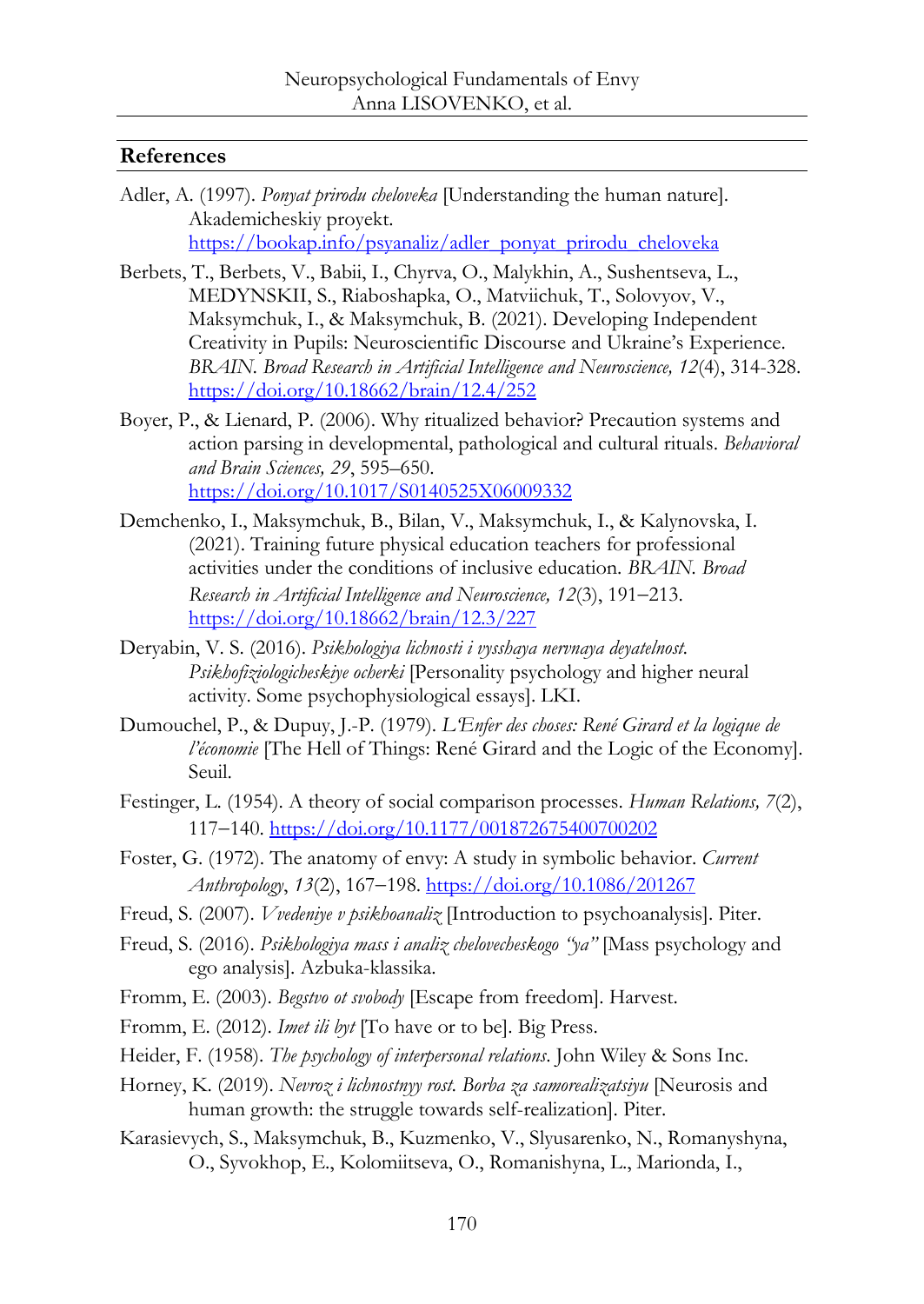Vykhrushch, V., Oliinyk, M., Kovalchuk, A., Halaidiuk, M., & Maksymchuk, I. (2021). Training Future Physical Education Teachers for Physical and Sports Activities: Neuropedagogical Approach. *BRAIN. Broad Research in Artificial Intelligence and Neuroscience, 12*(4), 543-564. <https://doi.org/10.18662/brain/12.4/264>

- Kleef, G. A. (2010). The emerging view of emotion as social information. *Social and Personality Psychology Compass, 4(5), 331-343.* <https://doi.org/10.1111/j.1751-9004.2010.00262.x>
- Klein, M. (1997). *Zavist i blagodarnost. Issledovaniye bessoznatelnykh istochnikov* [Envy and gratitude. Exploring unconscious sources]. B.S.K.
- Klein, M. (1999). *Early stages of the Oedipus conflict*. Routledge.
- Kosholap, A., Maksymchuk, B., Branitska, T., Martynets, L., Boichenko, A., Stoliarenko, O., Matsuk, L., Surovov, O., Stoliarenko, O., & Maksymchuk, I. (2021). Neuropsychological bases of self-improvement of own physical health of future teachers in the course of university education. *BRAIN.*  Broad Research in Artificial Intelligence and Neuroscience, 12(3), 171-190. <https://doi.org/10.18662/brain/12.3/226>
- Lacan, J., & Miller, J.-A. (1990). *Le Séminaire, tome 11: Les Quatre Concepts fondamentaux de la psychoanalyse* [The seminar. Volume 11. The four fundamental concepts of psychoanalysis]. Seuil.
- Lebreton, M., Kawa, S., Forgeot d'Arc, B., Daunizeau, J., & Pessiglione, M. (2012). Unraveling mimetic desires in the human brain. *The Journal of Neuroscience*, *32*(21), 7146–7157.<https://doi.org/10.1523/JNEUROSCI.4821-11.2012>
- Leontyev, A. N. (1971). *Potrebnosti, motivy, I emotsii* [Needs, motives, and emotions]. MGU.
- Lisovenko, A. F. (2017). Еnvy and perfectionism: the interrelationship of the concepts. *Nauka i osvita* [Science and Education], 1, 67-71. <https://doi.org/10.24195/2414-4665-2017-1-11>
- Lisovenko, A. F. (2018). *Indyvidualno-psykholohichni osoblyvosti perezhyvannya pochuttya zazdroshchiv* [Individual psychological peculiarities of experiencing feeling of envy] [Unpublished doctoral dissertation]. South Ukrainian National Pedagogical University Namd after K. D. Ushynsky. <http://dspace.pdpu.edu.ua/handle/123456789/1199>
- Prots, R., Yakovliv, V., Medynskyi, S., Kharchenko, R., Hryb, T., Klymenchenko, T., Ihnatenko, S., Buzhyna, I., & Maksymchuk, B. (2021). Psychophysical training of young people for homeland defence using means of physical culture and sports. *BRAIN. Broad Research in Artificial Intelligence and Neuroscience, 12*(3), 149–171.<https://doi.org/10.18662/brain/12.3/225>
- Ramachandran, V. S. (2000, May 29). *Mirror neurons and imitation learning as the driving force behind "the great leap forward" in human evolution.* Edge.